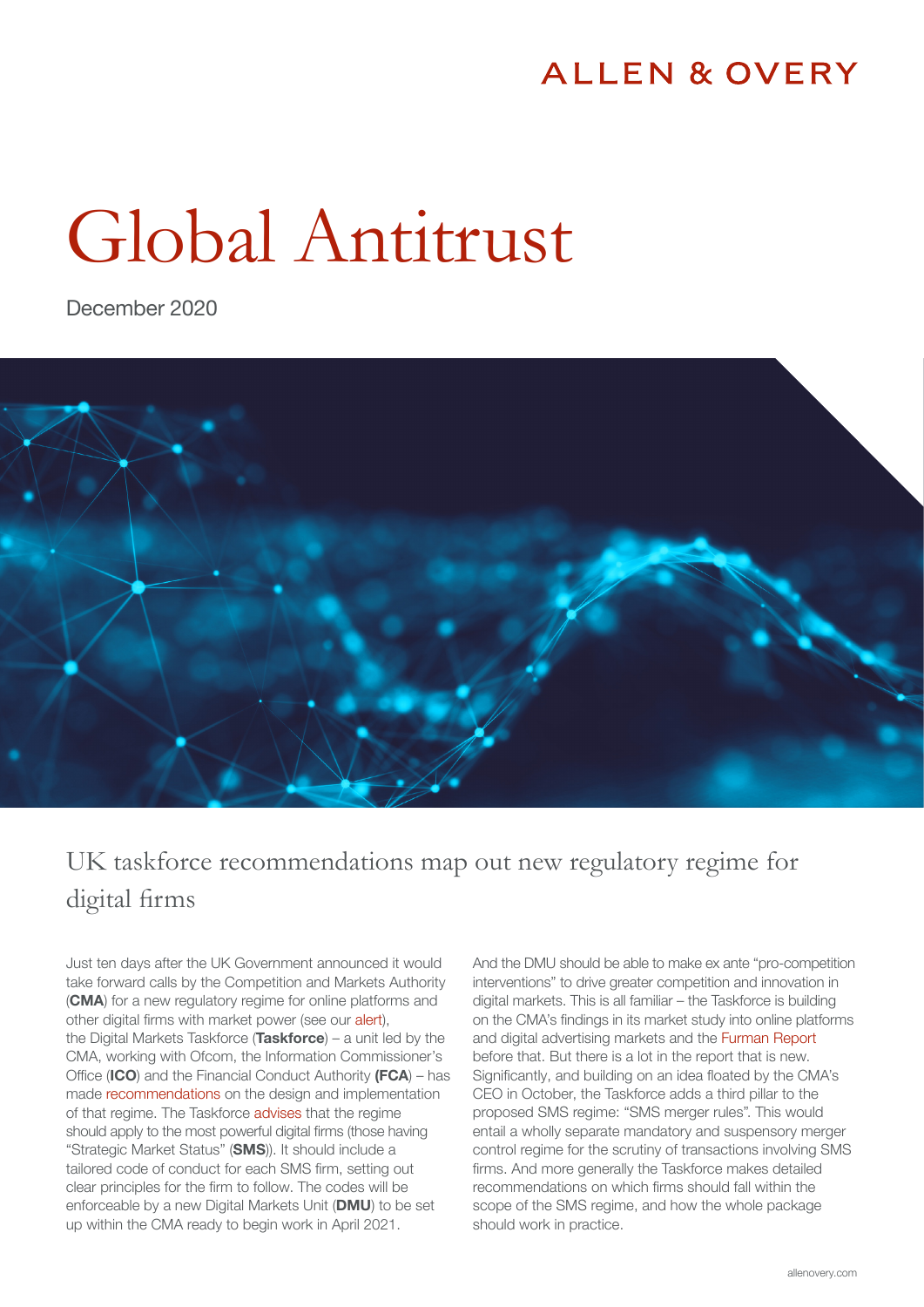## The SMS test: "substantial, entrenched market power in at least one digital activity, providing the firm with a strategic position"

The Taskforce expects only a small number of digital firms are likely to meet the SMS test. It recommends that the DMU, as an independent regulator, should have the power to designate a firm with SMS. The DMU should publish clear formal guidance (to be updated as markets evolve) on its approach to assessing the test as well as how it will prioritise firms for designation. The Taskforce proposes that the DMU prioritises the following:

- Firms with annual UK revenue exceeding GBP1 billion in particular those that also have annual global revenue of over GBP25bn.
- Firms active in **particular activities**: online marketplaces, app stores, social networks, web browsers, online search engines, operating systems and cloud computing services.

Where a sector regulator is better placed to address the issues, the DMU should take this into consideration before prioritising a designation assessment.

The application of the SMS test would require the DMU to assess whether a firm has:

- **Substantial market power:** the DMU would assess whether users of a firm's product or service lack good alternatives to that product or service and there is a limited threat of entry or expansion by other suppliers – the approach should be consistent with that taken by the CMA in its markets work and under its revised merger assessment guidelines (currently under consultation – see our [alert\)](https://www.allenovery.com/en-gb/global/news-and-insights/publications/uk-merger-control-cma-sets-out-its-approach-to-assessing-mergers-in-an-increasingly-dynamic-and-digital-world).
- Which is entrenched, ie not transitory or likely to be competed away in the short term.
- Relating to at least one digital activity: in order to ensure a targeted and proportionate approach, the Taskforce recommends that the assessment should be **applied** only in relation to a specific activity, and not the entire firm. The DMU would therefore look at collections of products/services that have a similar function or fulfil a specific function. Only digital activities are relevant to the SMS assessment – the Taskforce proposes that 'digital' is interpreted to cover "any situation where digital technologies are material to the products and services provided as part

of the activity". This has the potential to be extremely broad. The Taskforce clarifies that a high-street retailer deciding to launch an online store is unlikely to fall within the regime, whereas an online marketplace would clearly be within scope. But there are likely to be many areas where this is not clear-cut.

– And which provides the firm with a strategic position, ie where the effects of its market power are particularly widespread or significant. The Taskforce recommends various factors to be taken into account in this assessment, including whether: (i) a firm has achieved a very significant size or scale; (ii) a firm is an important access point (a "gateway") to customers for a diverse range of other businesses or the activity is an important input for such businesses; (iii) a firm can use the activity to extend market power into other activities; (iv) a firm can use the activity to "determine the rules of the game" within its own ecosystem and for a range of market participants; and (v) the activity has impacts on markets that may have broader social or cultural importance.

It would be possible for a single firm to have multiple SMS-designated activities. In terms of process, the Taskforce recommends that the DMU have a deadline of 12 months to complete a designation process (including to design the tailored code of conduct that will apply to the firm upon its designation). It could choose whether to undertake multiple designation assessments in relation to a single firm either in parallel, or separately. Any designations should be set for a fixed period – the Taskforce suggests five years. Within that period, firms could apply for removal of their designation in relation to an activity where there has been a material change in circumstances.

Where a firm meets the SMS test in relation to one or more activities, the Taskforce recommends that the SMS status applies to the entire corporate group. However, crucially, the associated remedies (as set out below in relation to the first two pillars of the regime) should only apply to those specific activities.

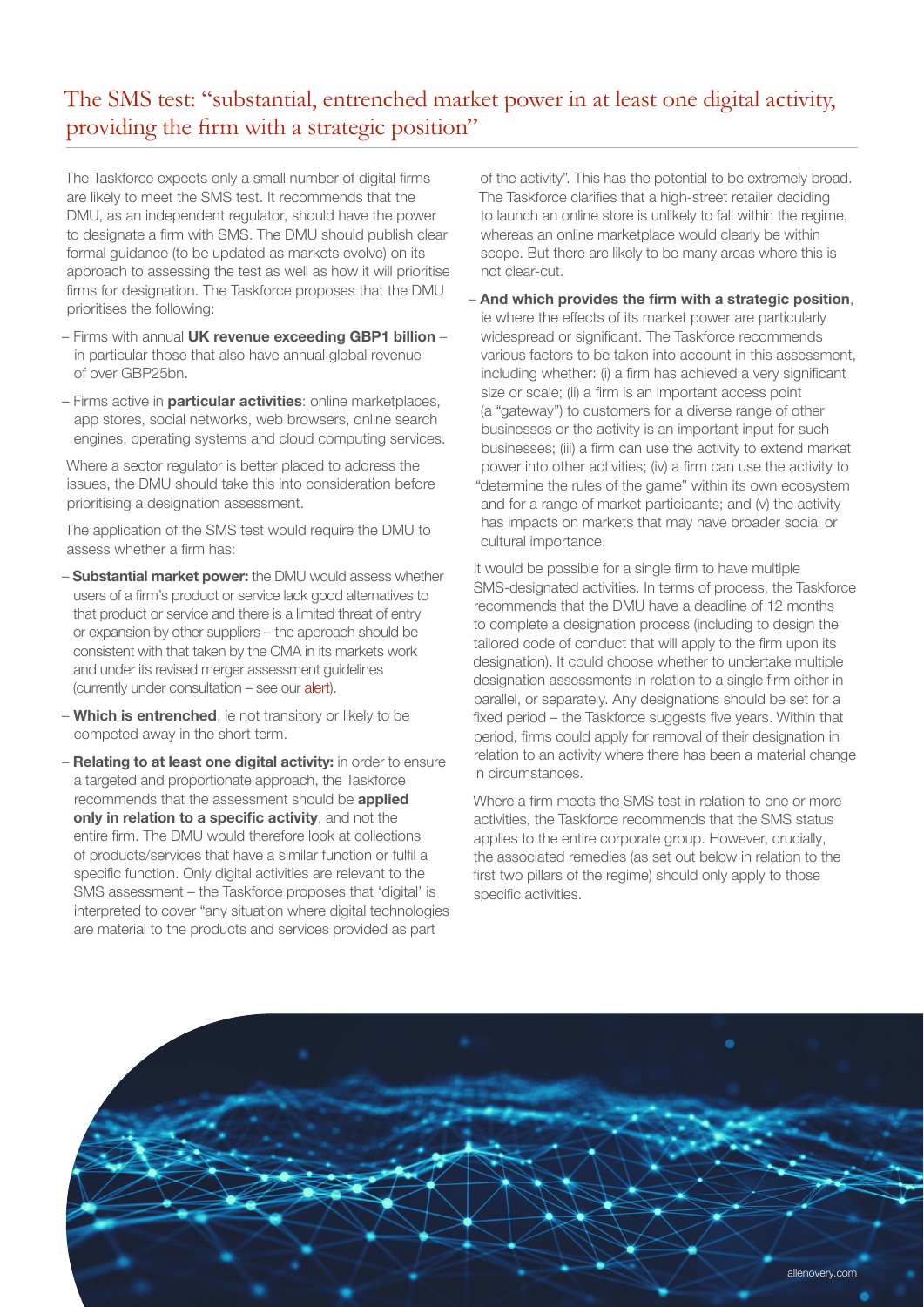Once a firm is designated as having SMS, the Taskforce recommends that it should be subject to three key measures: a tailored code of conduct, ex ante "pro-competitive interventions" and specific merger control rules. While the Taskforce recommends significant enforcement powers to underpin each of these pillars, it emphasises that the purpose of this regime is to proactively prevent harm so it will be important to foster a compliance culture within SMS firms and enable resolutions through a participative approach, working constructively with all affected parties. The Taskforce recognises that, of course, the affected parties may well be better placed to identify an appropriate resolution to some issues than the DMU itself.

#### Pillar 1: A new, legally binding code of conduct, to be tailored to each firm

Recognising that "the activities undertaken by the most powerful digital firms are diverse and a 'one size fits all' approach could have damaging results", the Taskforce recommends that this code is tailored to each SMS firm and to the activity and conduct where the evidence demonstrates problems might occur. The aim of the code is to manage the effects of the market power held by each SMS and so to avoid the emergence of concerns in the first place. The Taskforce anticipates that these 'rules of the game' would clearly set out how the firms are expected to behave, governing elements of how they do business and treat their users, up front, for example by preventing practices which exploit consumers and businesses or exclude innovative competitors. High-level **objectives** (fair trading, open choices, and trust and transparency) would be set out in legislation. These objectives would then be supported by principles (both standard and bespoke, and including 'exemptions') and guidance, the detailed content of which the Taskforce recommends should be designed (at the same time as a firm's SMS designation assessment) and overseen by the DMU (allowing for flexibility and adjustment over time).

Importantly, the Taskforce expects the DMU to monitor SMS firms to identify breaches of the code and remedies. It suggests that the DMU should be able to take "action quickly on an interim basis" where it suspects the code has been breached and should undertake scoping assessments (expected to be completed within six months). The Taskforce recommends that the DMU should be able to impose "substantial penalties" for breaches of the code – up to a maximum of 10% of worldwide turnover is proposed. However, the Taskforce would like the DMU to focus on remedying the conduct – bringing the SMS firm's conduct back into line with the code – rather than punishing the firm. To prevent material damage to competing business, the DMU would also need to conduct code breach investigations quickly, within a fixed statutory deadline (six months is mooted, not including the process for adopting penalties).

The Taskforce has specific recommendations on how the DMU could use the code for relevant SMS firms to address concerns about the balance of power between SMS platforms and news publishers, as identified previously in

the [Cairncross Review](https://www.gov.uk/government/publications/the-cairncross-review-a-sustainable-future-for-journalism) and in keeping with themes looked at recently by a number of other antitrust regulators (including in Australia, where the ACCC has been working to legislate a 'News Media Bargaining Code'). The Taskforce considers that its proposals could capture key elements of the Cairncross Review's substantive proposals for a rebalanced relationship between SMS firms and publishers, albeit the Cairncross Review envisaged the platforms being required to draw up their own codes of conduct, rather than having an enforceable code imposed upon them. The Taskforce does not recommend that the DMU directly regulate pricing set by SMS platforms for publishers, but notes the code could allow the DMU to determine whether SMS firms' terms and prices are fair and reasonable.

#### Pillar 2: Pro-competitive interventions (PCIs)

The Taskforce recommends that the DMU should have the ability to intervene to address the "root causes" of market power and to drive longer-term dynamic changes in the particular activities in which SMS firms have market power, in order to open up opportunities for greater competition and innovation. Intervention has the potential to be extremely far-reaching:

- First, the Taskforce recommends that, with the exception of ownership separation, the DMU should not be limited in the types of remedies it is able to apply. The Taskforce expects the DMU to provide guidance on the types of PCIs it would consider. These could include data-related interventions (eg mandating third party access or data separation/silos), interoperability measures (eg to support personal data mobility), interventions to address concerns over consumer choice and defaults, and obligations to provide access on fair and reasonable terms. Notably, the Taskforce considers that separation remedies should be limited to operational and functional separation, for example where different units within an SMS firm are operated independently of each other. It believes that the power to impose full ownership separation should only remain available to the CMA following a market investigation, and that the DMU should possess the right to make or recommend a market investigation reference should it consider full ownership separation to be the only effective solution. It will be interesting to see whether this clarification appeases the Government, which in its response to the CMA's market study findings was unconvinced of the scope of the PCIs contemplated, and suggested that further work on this front was needed.
- Second, the Taskforce suggests that "the DMU should be able to implement PCIs anywhere within an SMS firm in order to address a concern related to its substantial entrenched market power and strategic position in a designated activity". So, for example, a data silo remedy could be imposed to prevent data collected in a designated activity being used to provide an advantage in the firm's other activities. Or a remedy could be implemented to prevent defaults being used in a firm's other products, which automatically direct consumers to the firm's designated activity.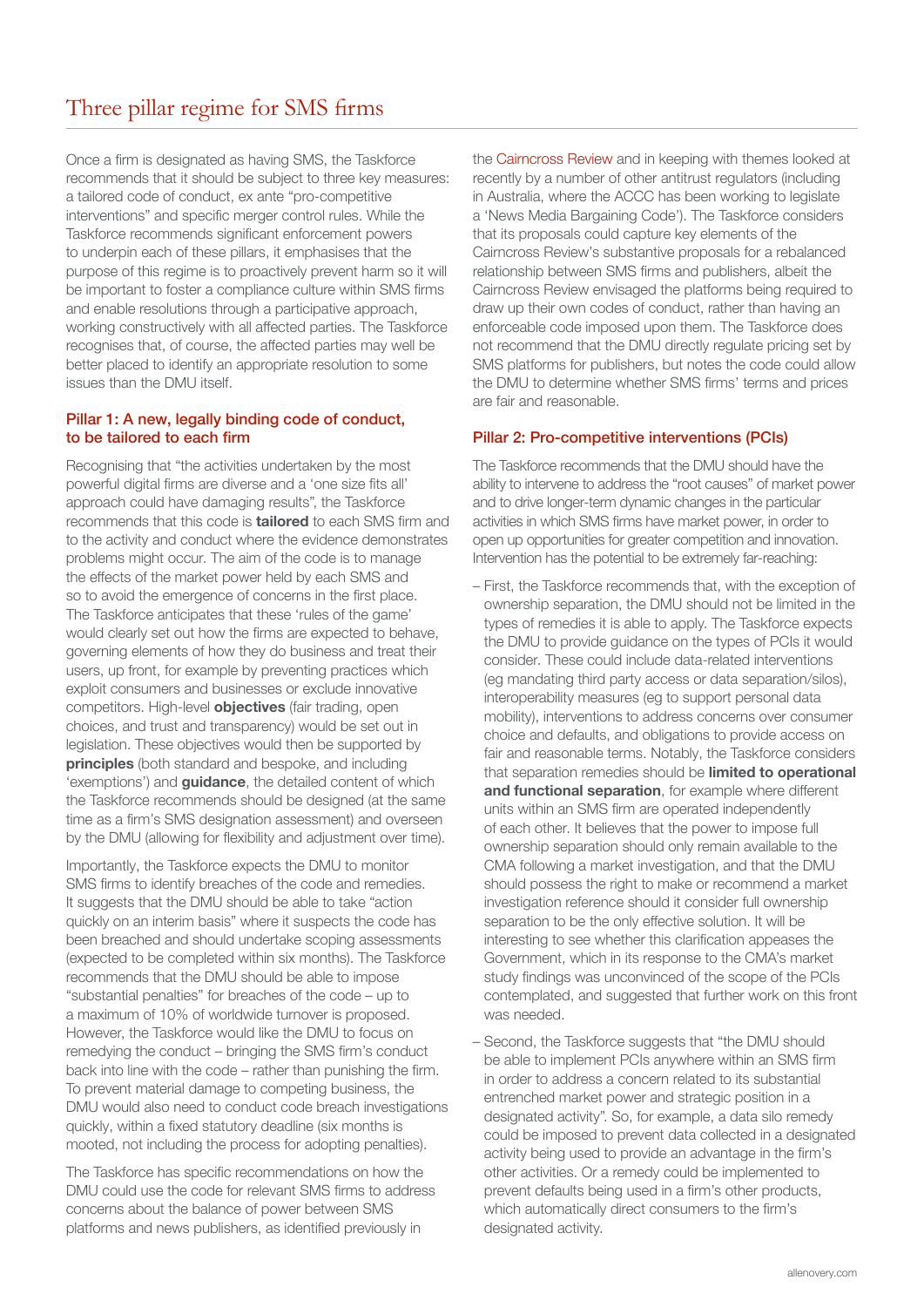

There are, however, proposed checks on the DMU's powers. A PCI investigation should be completed within a fixed statutory deadline (12 months is suggested). The legal test for implementing a PCI should ensure it is targeted at addressing a particular conduct, behaviour or market feature, and remedies should be effective and proportionate to the adverse effect on competition or consumers. And PCIs should be implemented for a limited duration and regularly reviewed. But, while the Taskforce encourages the DMU to take a "participative approach, engaging with parties to deliver fast and effective resolution", again, the Taskforce would like to see the DMU armed with the ability to impose substantial penalties for breaches of PCI orders.

More generally, in order to fulfil its duties under the first two pillars, the Taskforce recommends that the DMU have strong information gathering powers. In what will be welcome news for firms, the Taskforce is also keen for processes to be open and transparent: the DMU should be obliged to announce when it opens a designation assessment, code breach investigation or PCI investigation and should provide an opportunity for input from the SMS firm and third parties. It should also consult on its provisional decisions as well as any proposed changes to the codes. The DMU's decisions should be subject to appeal on judicial review grounds.

#### Pillar 3: Enhanced distinct merger rules

In order to address concerns about historic under-enforcement of mergers involving big tech firms under the UK's existing voluntary merger control regime, the Taskforce recommends that there should be closer scrutiny of transactions involving SMS firms. This should be carried out by the CMA, not the DMU, to avoid duplication and dilution of expertise – this, at least, is good news for firms. However, despite the Taskforce noting that the regime must be designed carefully to minimise any unintended adverse consequences, it is clear that the proposals if implemented will result in significant burden for SMS firms. Crucially the Taskforce does not believe that the SMS merger control regime should be limited to the activities that are the focus of the SMS designation process – it could apply to any acquisition by an SMS firm. The proposed SMS merger regime has several layers:

- First, the Taskforce suggests that SMS firms be required to report all transactions to the CMA within a short period after signing.
- Second, it recommends an additional **mandatory** suspensory merger control process for transactions (i) amounting to "clear-cut" acquisitions of control (including both 'de jure' and 'de facto' control, but not the ability to exercise 'material influence') and (ii) meeting "bright-line threshold tests" (preferably a UK-focused transaction value test). A possible simplified notification process is mooted for transactions where it can be readily established that there is no competitive interaction between the activities of an SMS firm and those of the target. In terms of the CMA's assessment of the transaction, the Taskforce calls for a lower, more cautious standard of proof (recommending a 'realistic prospect' standard) when assessing the likelihood of harm to consumers on the basis of the existing – substantial lessening of competition – substantive test. Interestingly it rejected the "balance of harms" approach proposed in the Furman Review on the basis that it would not be possible to apply in a transparent and robust way. Similarly, it rejected a reversal in the burden of proof on the basis that it would be difficult in practice for merging parties to meet that burden, including in non-problematic cases.
- Third, the Taskforce proposes that there should be some form of 'safety net' that would enable the CMA to review acquisitions by SMS firms that did not trigger mandatory notification (such as acquisitions of material influence) but could nevertheless raise competition concerns.
- Finally, the Taskforce suggests that for now the existing public interest intervention regime should be applied to the SMS merger control regime, allowing the Secretary of State to intervene in these mergers on public interest grounds where the relevant statutory tests are met.

It is interesting that the Taskforce's recommendations for the new SMS merger regime are more heavily caveated than its other proposals. In a number of areas (including the appropriate thresholds) it notes that further consideration should be given. It is perhaps in relation to this pillar, therefore, that we might see the greatest movement between the recommendations put forward and the draft regime ultimately consulted on by the Government.